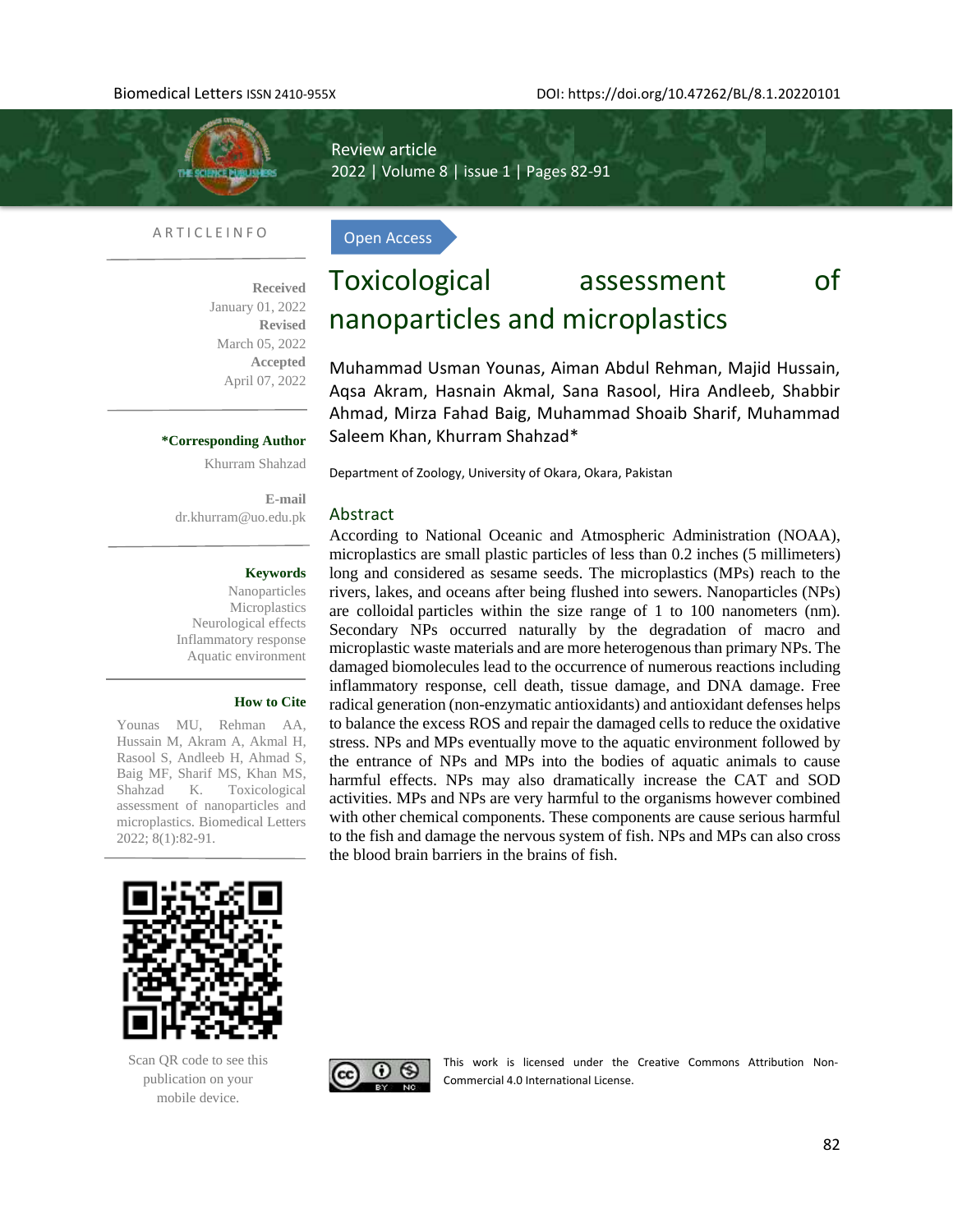### **Introduction**

#### *Microplastic*

Microplastics (MPs) are created by the weathering and breakdown of plastic objects, cartires, clothing, paint coatings, and leakage of preproduction pellets and powders. They may also be intentionally added to daily life products (e.g., cosmetics and abrasive cleaners) [1]. According to National Oceanic and Atmospheric Administration (NOAA), MPs are small plastic particles less than 0.2 inches (5 millimeters) long, consider as a sesame seed. In 2014, up to 51 trillion bits of MPs were recorded in the ocean. The recorded number was 500 times higher than the number of stars in the Milky Way [2]. Plankton nets with mesh netting measuring 0.004 to 0.02 inches (0.1 to 0.5 mm) and are small enough to catch plastic particles to analyze MPs [2]. MPs are classified into two types as primary MPs and secondary MPs. Cosmetics and industrial raw materials are the main sources of primary MPs. Plastic microbeads are used in everyday cosmetics such as facial cleansers and toothpaste to increase friction and improve cleansing [3].

MPs reach rivers, lakes, and oceans after being flushed into sewers. Secondary MPs are mostly produced as a result of large-scale plastic physical smashing and biological breakdown, tyre wear and sewage treatment facilities [4]. MPs always cause chronic toxicity due to their accumulation in organisms [5].

#### *Nanoparticles*

NPs are colloidal particles within the size range of 1 to 100 nanometers (nm) [6]. More than 100 nm size of nanoparticles has also been reported [7]. Primary NPs are formed for specific purposes for inclusion into cosmetics, paints and electronics. Secondary NPs occurred naturally by the degradation of macro and microplastic waste and are more heterogenous than primary NPs.

Secondary NPs are negatively charged and highly polydisperse with different shapes [8]. In an aquatic habitat primary NPs are present in low quantity; however the concentration of secondary NPs may increase due to their release by the degradation and fragmentation of MPs. [9]. In an aquatic environment, polystyrene (PS) NPs show more acute toxicity to *Daphnia magna* than PS MPs [10].

Naturally occurring NPs are found in the North Sea, are the mixture of Polystyrene (PS), polyethene (PE), polyvinylchloride (PVC) and PE terephthalate (PET) [11]. In the aquatic environment, NPs are formed from plastic waste, accelerated abrasion of expanded PS with glass beads and sand in the laboratory produced a mixture of NPs and MPs [12].

PS NPs were produced from coffee cup lids after exposure to ultraviolet radiation (UV) in weathering chambers and PE-NPs were formed after digestion (and egestion) by Antarctic krill [13] and PE NPs formed after digestion by Antarctic krill [14]. Plastics have various group of synthetic polymer materials to become a typical sign of artificial waste and environmental pollution [15]. Plastics are widely used in all aspects of our everyday life due to their low price, durability, light weight and good ductility [16]. Most of the plastics waste generated in industrial processes such as non-ferrous industries and small workshops are directly discharged into the surrounding environment without treatment [17]. Atmospheric agents, such as waves, abrasion, ultraviolet radiation and photo-oxidation in combination with bacteria degrade plastic fragments into micro and nanosized particles [18].

The increased amount of plastic litter in oceans has become a serious worldwide issue [19]. The degree of contamination in both environments, are not only related to the marine environment but also to the freshwater [20] [21]. In the past 70 years, a significant increase in the production of plastics to about 368 million tons until 2019 were generally used in health, household, food sector and in almost every field of life [22]. The management of plastic waste has emerged a major issue as about 40% of plastic are discarded in the form of bags, bottles and packages [23]. About 79% of the plastic that is disposed in the land falls between 4.8 to 12.7million tons to marine systems.

Through the process of weathering the plastics are fragmented into smaller pieces [24]. The maximum amount of this marine water is <5 mm fragments [25]. These fragments are also called to be the MPs [26]. MPs cause serious diseases in marine animals because of their small size these MPs are easily ingested [27]. In turtles and seabirds, it causes the blockage and reduction of their gut [28]. In fishes, it affects the metabolism and causes some reproductive disorders [29]. The toxic damage of NPs and MPs neglect the variations in toxicity. The toxicity differences between MPs and NPs in the digestive system, reproductive system, and nervous system investigated the potential causes of differences in toxicity [30]. It is essential to examine the distinct toxicity mechanism of MPs/NPs in bioaccumulation and pathway activation [31].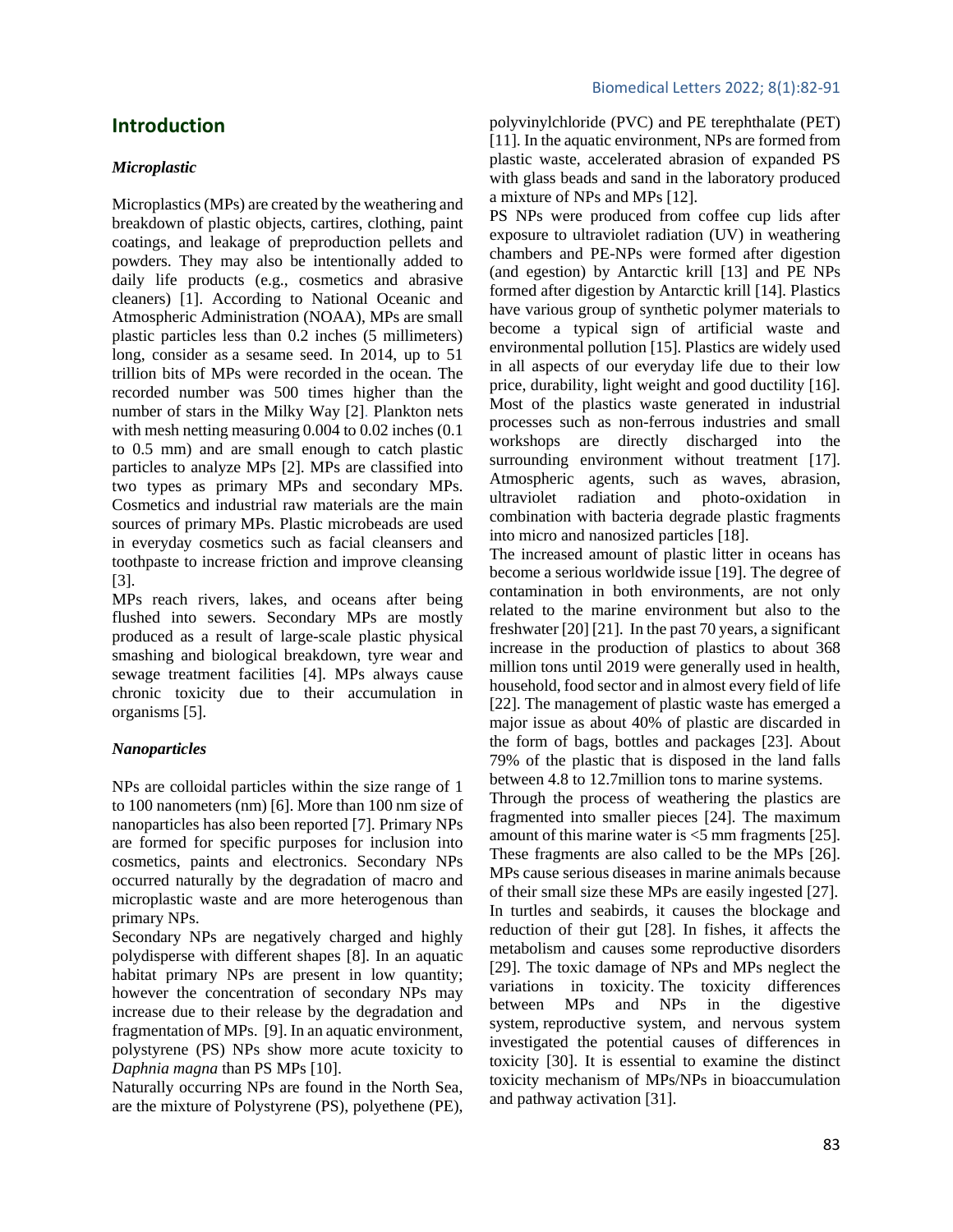complex mixture and sub lethal endocrine effects on fish. Plastic items can be photodegraded by sunlight [33] [34].

MPs are mistaken for food by animals with low nutritional levels, and these particles are transferred to animals with greater nutritional levels [35]. MPs frequently enter the esophagus, stomach, and intestines through the mouth, therefore their harmful effect is reported in the digestive tract [36].

MPs can disrupt intestinal flora, destroying the ratio of probiotics to pathogenic bacteria to reduce intestinal mucus secretion, damage the intestinal mucosal epithelium, and eventually lead to intestinal barrier destruction; and cause fatty acid [37] and amino acid metabolism disorders, resulting in lipid deposition [4]. It was also reported that the reproduction of gametes, embryos, and offspring, and microplastics produce substantial reproductive damage. MPs interfere with gamete plasma membrane fluidity and hinder gamete binding; coat the embryo's surface, creating hypoxia, and collect in the yolk sac, affecting nutrient absorption; induce aberrant growth and development of children, as well as metabolic diseases [38].

MPs induce widespread neurotoxicity in animals, as well as aberrant behavior and depression. MPs build up in the brain and impede the function of Acetyl cholinesterase (AchE); they permeate the epidermis and into the muscular tissue, causing nerve fiber atrophy [39]. Pollutants in the environment including MPs often have harmful consequences due to oxidative stress. Furthermore, they can disrupt the circulatory system and impair immunological function [40].

The smaller size MPs have a higher bioavailability and a longer retention time in the body, making it more harmful to the biota [41].

MPs are most abundant in remote areas of the world [42]. Bakelite is one of the earliest plastics that was made for use commercially [43] but till 2018 the production of plastics has reached up to 357 million tons globally [44]. It has been estimated that about 8 million tons of plastics have been thrown into the aquatic environment out of which about 80% comes from land resources and 20 from marine sources [45]. The number of MPs may also increase due to aquaculture practices, the tear of accessories like nets

and cleaning facilities may also increase the number of MPs in the environment [46]. NPs are used in consumer and industrial products to meet the needs [47], on the other hand MPs are deliberately used to serve a specific function [48].

The attachments of MPs are dependent on their compositions [49], while some remain inert like cerium oxide NPs [45]. MPs are made up of polymeric materials affected by the ageing process exposed to sunlight and dissolve in the environment. The ageing of MPs may break into very small particles [13].

### **MPs toxicity pathways in aquatic environments**

The primary suggested mechanisms for the environmental toxicity of contaminants and ecotoxicity in organisms are characterized as oxidative stress [50]. Oxidative stress can disrupt the ability of organism to deal with excessive reactive oxygen species (ROS), inducing antioxidant defense and causing oxidative damage to molecules [51].

Excessive ROS produced polyunsaturated fatty acid peroxidation, decreased cell membrane permeability, and altered the structure of other components such as DNA, proteins, and lipids. The damaged biomolecules leads to generate chain of events including an inflammatory response, cell death, tissue damage, and DNA damage [52]. Free radical generation (nonenzymatic antioxidants) and antioxidant defenses, which balance excess ROS and repair damaged cells to reduce oxidative stress [53]. The toxicity processes underlie the oxidative stress generated by MPs in aquatic species (free radical formation, antioxidant defense regulation, certain signal pathways, and gene expression).

Ribeiro observed that exposing Scrobicularia plana to 1 mg/L (20 mm) MPs for 14 days and then depurating for 7 days produced DNA damage, neurotoxicity, and oxidative damage. Oxidative stress indicators were found in organism tissues [54]. Furthermore, MPs may dramatically boost SOD and CAT activities, showing that oxidative stress was created following MP therapy [29]. Lei proposed that MPs produced oxidative stress in *Danio rerio* and *Caenorhabditis elegans* by causing free radical generation since overproduction can change the homeostasis of cellular components by reducing antioxidant system activity [55].

Some researchers discovered the stress response stimulation linked to specific signal pathways. Nano polystyrene particles dysregulated the expression of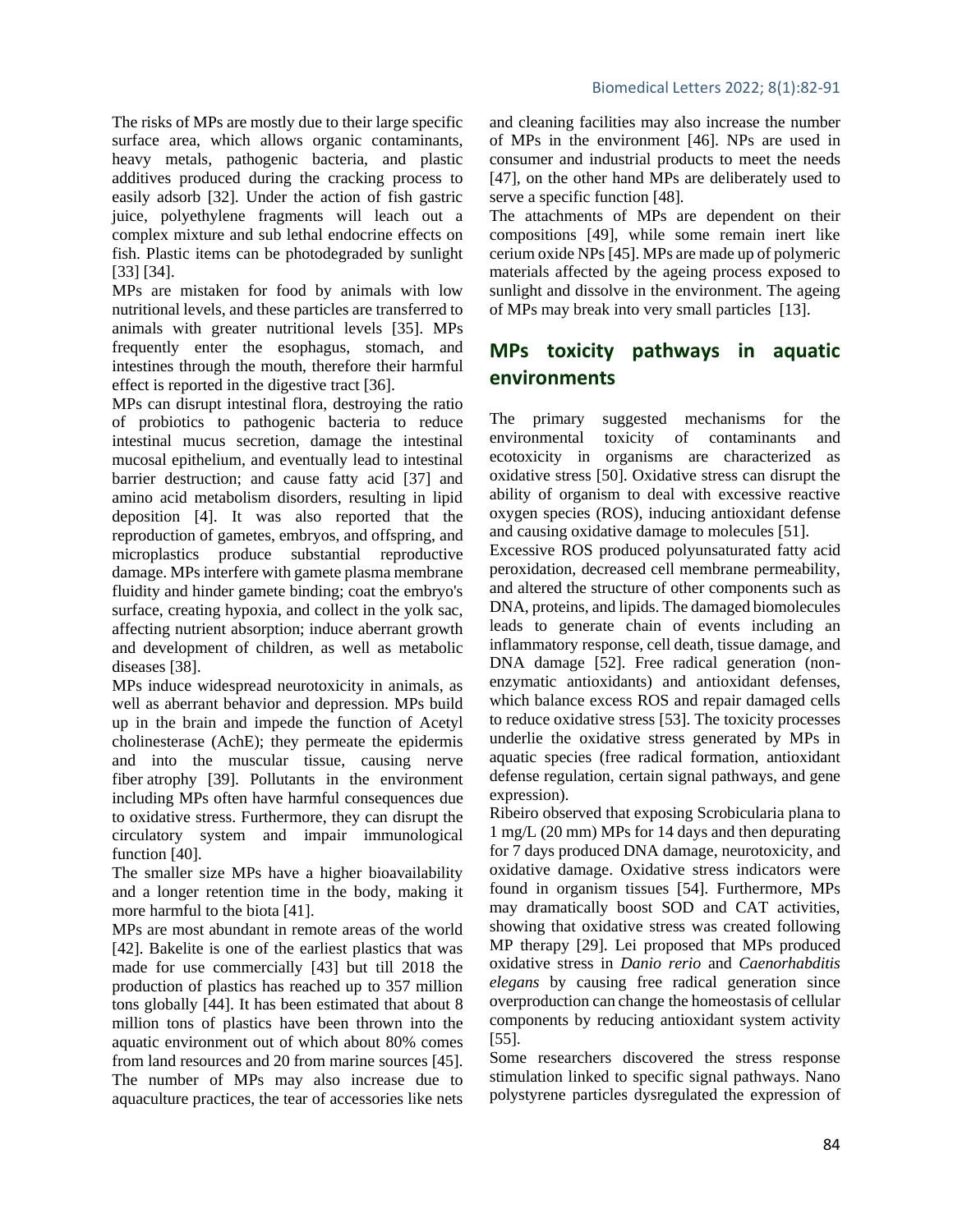genes involved in the regulation of oxidative stress and triggered the expression of the Nrf signaling pathway [56]. MPs triggered oxidative stress by suppressing detoxification and the immune system through JNK and ERK signaling pathways [57].

### **Impact of MPs on the toxicity of other chemical contaminants, in the aquatic environment**

Pollutants adhering to the surface of MPs may enhance the characteristics of MP and alter toxicity consequences in organisms. MPs can act as a vector for contaminants to enter an organism. Polybrominated diphenyl solubility and Kow are two critical parameters in predicting pollutant sorption to MPs [58]. Rochman predicted that MPs coupled with a variety of chemical contaminants could damage endocrine system function, alter gene expression, and impair germ cell proliferation. Individual chemicals toxicity is influenced by the contact of MPs and compounds. It is vital to evaluate MP bioavailability and associated pollutants [59].

For aquatic species, there are three types of complicated toxicity effects on coupled pollutants, antagonistic, additive, and synergistic. Microalgae, Daphnia magna, and fish are common aquatic species studied in toxicity research. The herbicide chlorpyrifos was observed to adsorb onto MPs surfaces, reducing bioavailability in algal cells and suppressing microalgae development [60]. Davarpanah and Guilhermino (2019) observed that a combination comprising  $3 \text{ mg/L}$  gold nanoparticles + 4 mg/L MPs lowered the average specific growth rate of *Tetraselmis chuii* [61].

The combined toxicity of two types of MPs in association with triclosan was lower than that of single MPs [62]. Bellingeri observed that combining Cu with MPs exposure resulted in no major difference in algal growth suppression when compared to a single exposure in both short-term and long-term testing [63]. Zhang proposed that co-exposure of *Daphnia magna* to MPs and roxithromycin may trigger CAT and GST activities as well as MDA levels [64].

Rainier observed that combining MPs with methylmercury dramatically changed organ homeostasis, such as in the liver, intestine, muscle tissue, and brain, when compared to MPs exposure individually. However, the adsorption properties were also affected by the physicochemical properties of the pollutant (composition, size, shape, and color) [65].

### **Toxicity of NPs on CNS of Fishes**

The bad effects generated by metallic nanoparticles are one of the most vulnerable organs to the negative effects induced by metallic nanoparticles (MNPs)to decay and release metal ions in water [66]. This includes their distribution throughout the body, penetration through cell membranes, and transit by the blood-brain barrier, among other things [67]. When it comes to metallic NPs, the most common form are found dispersed in water reservoirs [68].

Sub-chronic exposure to low levels of  $TiO<sub>2</sub>$  NPs resulted in brain damage, reduced spatial recognition recall, and impaired behavioral responsiveness in zebrafish (*Danio rerio*). Zebrafish larvae were exposed to  $TiO<sub>2</sub>$  nanoparticles at concentrations of 1, 10, and 100 grams per milliliter of water, and they demonstrated a 50-70 percent loss of dopaminergic neurons, as well as symptoms that were comparable to Parkinson's disease [69].

Undertaken *in vitro* tests on PC1<sub>2</sub> cells validated their findings,  $TiO<sub>2</sub>$  NPs did not penetrate very far into the brains of zebrafish [70]. The exposure to high concentrations of ZnO nanoparticles (2000 g/L) and Ag NPs (4 mg/l), the brain antioxidant system was found to be negatively affected, whereas exposure to low concentrations of ZnO nanoparticles  $(500 \text{ g/L})$ and Ag NPs (2 mg/L) had the complete opposite effect, promoting the antioxidant activity of the brain [71]. The zebrafish were unable to grow their nervous and circulatory systems properly because of the presence of ZnO nanoparticles in their environment [72].

### **Effects of nanoplastics on fish nervous system**

Since the early 1990s, the chemical features of NPs have little information regarding the impact of NPs on the growth and development of aquatic animals. A variety of animals, including sea hellions and mussels, have been reported for the adverse effects caused by leachate from patches, however the behavioral and physical repercussions of leachate from patches have remained largely unexplored [73].

The benefits of ecologically relevant attention to NPs on adult zebrafish gestation and biochemistry were computed to analyze the ecological toxicity of polystyrene NPs (**Fig. 1**).

Polystyrene is a form of plastic frequently utilized and creates a significant amount of product. As a result, it is one of the most major contributors to the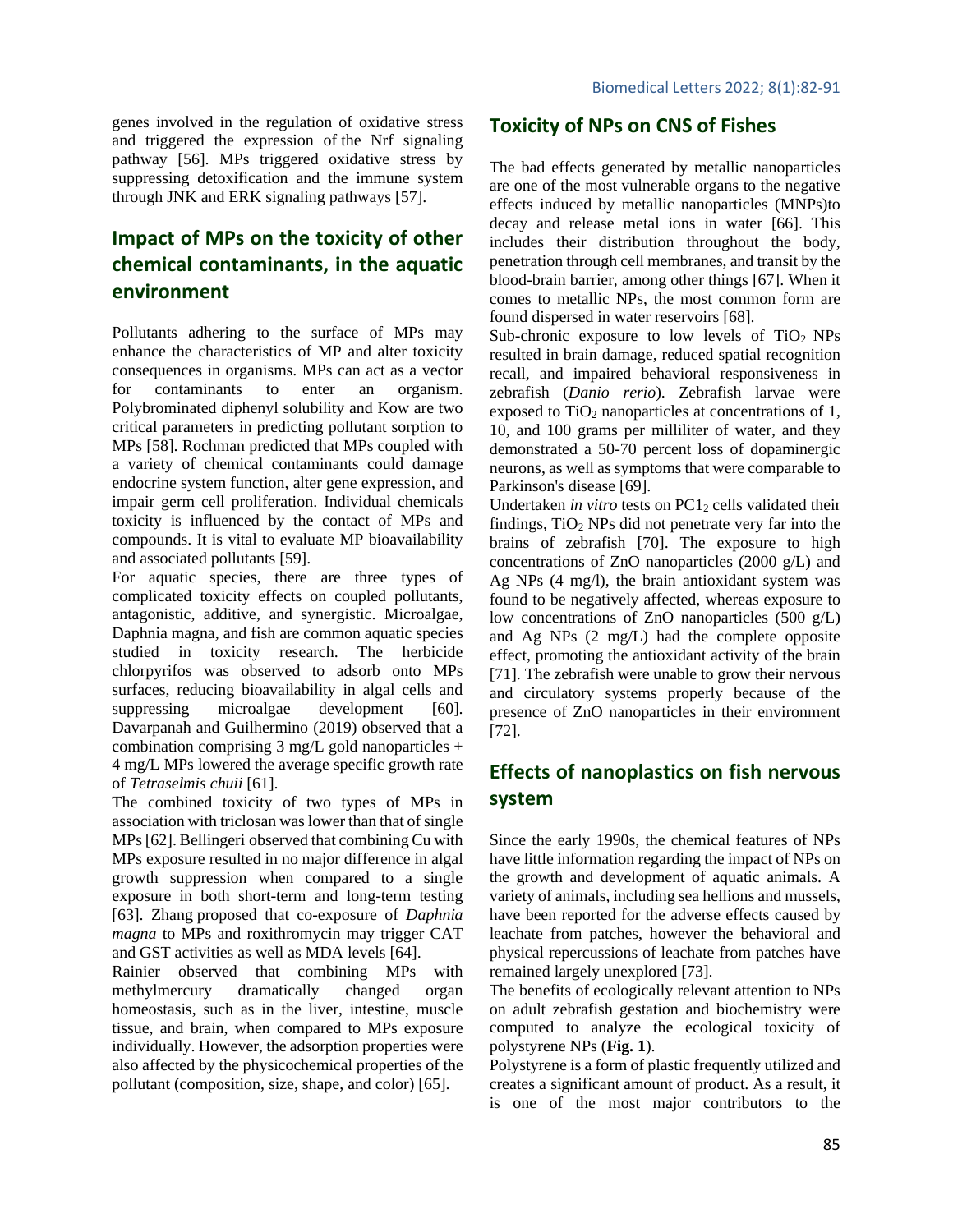accumulation of plastic trash in the environment, which has been linked to global warming [74].

According to the researchers, there is no evidence to support the hypothesis that polystyrene NPs have an implicit effect on the gestation of adult zebrafish at this time.

An adult zebrafish was used to investigate the neurobehavioral changes caused by colored napkins to analyze the neurobehavioral changes induced by polystyrene NPs and their dispersion and accumulation in colored napkins.



**Fig. 1:** Elaborating the biochemical assays and the effect of NPs on the nervous system of fishes.

### **Micro and Nano Plastics in Aquatic Ecosystem Can Be Taken-Up by Fish and Reside in Their Brain**

Although several laboratory and field studies have evidenced that the MPs consumption by subaquatic organisms, including corporate species [46], remains unclear whether MPs and NPs consumed by fish can be absorbed by the gastrointestinal (GI) tract and spread to other body sections of the fish after being swallowed [75].

In light of the fact that micro and nanoplastics are capable of penetrating and shattering the blood-brain barrier, once the gastrointestinal barrier has been breached, the brain may be exposed (BBB). The fish Oreochromis niloticus was the subject of Ding's research, which found that MPs increased both the size of the fish's brain and the circulation of its blood [76]. Similarly, Sökmen and his team believe that because NPs may enter red blood cells [77], as indicated by Geiser's *in vitro* work, they can have an influence on the brain rather than the bloodstream, and that this is consistent with the findings of Geiser's *in vitro* study [78].

It has been reported that the circular NPs particles have been found in the brains of fish after they have been exposed to water or food, suggesting that these particles are capable of passing a highly selective permeability barrier such as the blood-brain barrier [79]. Ding [38] discovered that  $0.3$ ,  $5$ , and truly  $70 \text{ x}$ 90 mm polystyrene MPs could be accreted in the brain of red tilapia, showing that the MPs could be transported into the brain through the blood-brain barrier (*O. niloticus*). MPs having the diameter of 10 microns or less can penetrate organs and cross the blood-brain barrier, ultimately reaching the brain [80]. Micro and nanoplastics can penetrate the blood-brain barrier (BBB) before the BBB has been proved, which could have an impact on the uptake of NPs by the brain during the early stages of the life of a fish [81]. Sokmen [77] reported that NPs with a diameter of 20 nm fitted to the yolk sac can pass across the bloodbrain barrier and bioaccumulate in the brain of mice. NPs have been shown to cause bone accumulation in the thraldom sac of zebrafish embryos and to cause them to move to the brain after only a little exposure time in laboratory conditions. MPs and NPs travel to the brain by several different pathways, which adds up to a significant amount of time [82] found that young zebrafish that have recently experienced an in-water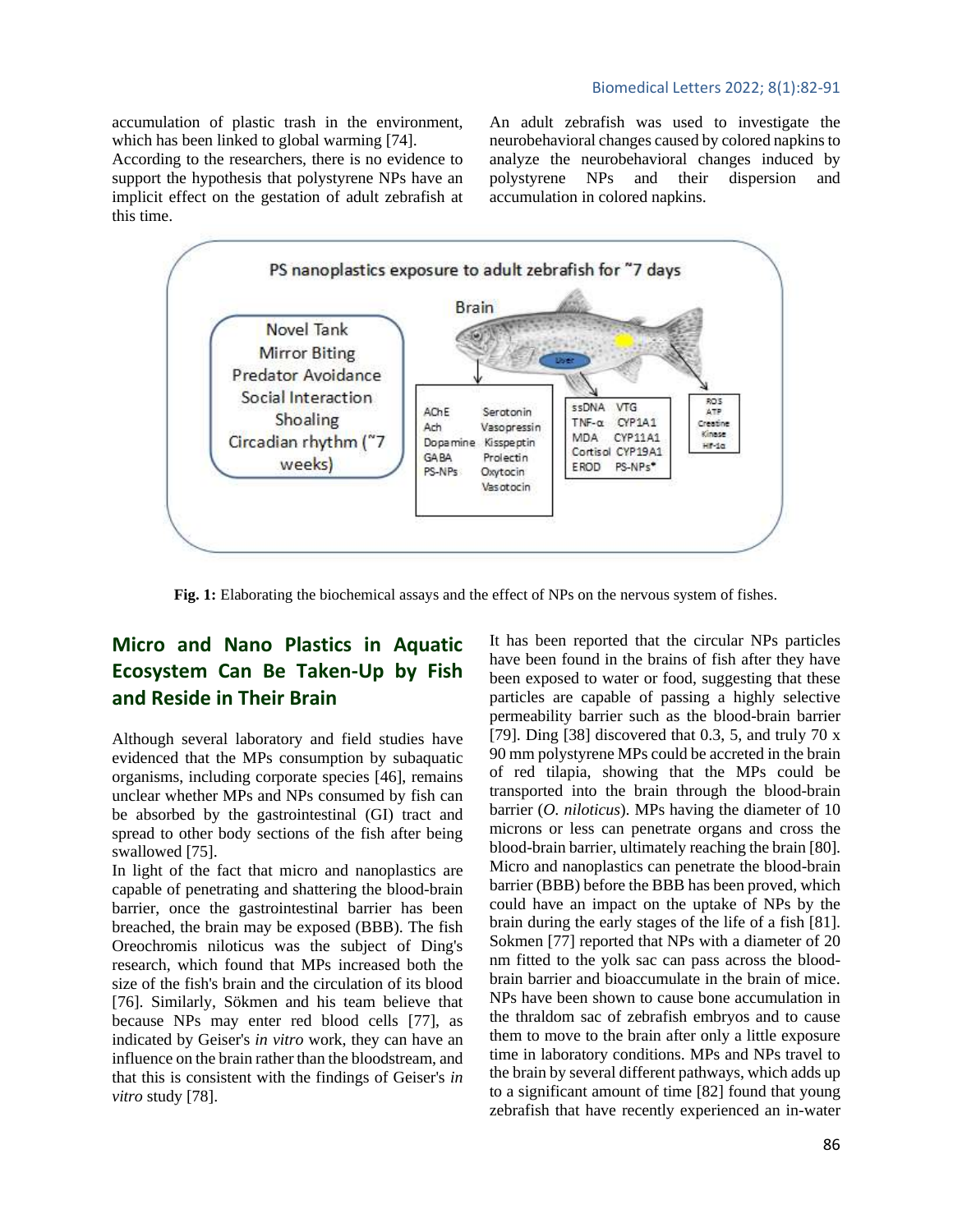## **Neurotoxicity of micro and Nano plastics in fishes**

In the brains of fish that had been exposed to NPs patches through water or food, researchers identified patches that indicated the NPs were capable of passing the blood-brain barrier. Additionally, in subsea simulations, the brain is required to assess the harm that nanoparticles provide to the surrounding environment (NPs). NPs accumulate in the tissues of growing fish and perform a variety of harmful actions, including those that affect the nervous system, as they accumulate. When it comes to the influence of NPs and MPs on the neurological system, it is necessary to consider not only the quantity and length of exposure but also cyclic processes similar to those identified during oxidative stress, such as those shown after chronic exposure [38].

*Dicentrachus labrax*, *Trachurus*, and *Scomber colias* were exposed to plastics for a while, Barboza [80] discovered advanced LPO conditions and decreased Pang exertion in their brains compared to unexposed samples of the same species, this was presumably because advanced LPO attention results in the rupture of acetylcholine-containing vesicles, resulting in increased neurotransmitter released in synaptic checks and increased. Using zebrafish naiads exposed to polystyrene microplastics (PS-MPs), researchers [83] revealed that neurotoxicity in zebrafish naiads may be connected with certain metabolic alterations.

MPs exposure in fish activates cellular oxidative stress pathways, resulting in the peroxidation of cell membranes in the affected fish [86]. In the brain, lipid peroxidation can induce the membranes of neurotransmitter-containing vesicles to rupture, resulting in an increase in neurotransmitter attention at synaptic synapses. To confirm that microplastics are neurotoxic, researchers evaluated an increase in the exertion of the enzyme acetylcholinesterase.

Since cholinesterase (ChE) enzyme activity is essential for cholinergic neurotransmission at neuromuscular junctions and cholinergic synapses, the ramifications of these results are significant. Accumulation of acetylcholinesterase (Pang) exertion has been shown to affect brain function and is regarded to be a key indicator for neurotoxicity in both zebrafish and humans [87]. Zebrafish exposed to NPs showed decreased Pang exertion and decreased levels of neurotransmitters like dopamine, melatonin, aminobutyric acid, serotonin, vasopressin, kisspeptin and oxytocin in the presence of the plant, suggesting that the plant has neuroprotective properties.

The suppression of acetylcholinesterase (Pang) enzymatic conditioning in Medaka, latipes, and *Pomatoschistus microps* following exposure to micro and nanoplastics has been documented in a paper [59]. The reduction of Pang effort has also been observed in zebrafish naiads, where it has been shown to impair the neural system's function, resulting in growth retardation, paralysis, and death [88]. EE2 (17 ethinylestradiol) was used as a positive control in the assessment of neurotoxicity because it can alter the development of the neuroendocrine system during pregnancy. It was found that Pang's exertion was lowered among groups of naiads who were treated to MPP or MPP combined with EE2.

Similarly, in the same study, polyethene microplastics (1–5 m) were found to reduce the workload of P microps during angioplasty [89]. In addition to causing neurotoxicity, the tiny patches may have negative effects on the cholinergic system as a result of the Pang effort. The reduction in locomotor capability observed in zebrafish exposed to NPs and NPs can therefore be explained by a restriction in the amount of acetylcholinesterase that can be exerted [89]. The GFAP gene and its associated protein are highly conserved in zebrafish, and they carry out functions that are similar to those seen in mammals, including reproduction [90].

### **Conclusion**

MPs are small particles that are as small as 0.2 inches or 5 mm. NPs are collide particles with size range of 1 to 100 mm. NPs are purposely made for using in the paints, electronics and other domestic and industrial materials. NPs and MPs divide and reach the aquatic medium where these are eventually taken up by the aquatic organisms. These are very harmful not only to fish but also to the other aquatic organisms as well. The major effect of these particles is seen in the esophagus, intestines and stomach as these enter the body through the mouth easily. Majorly MPs induce neurotoxicity and aberrent behavior to the organisms. It is observed that when organism ls exposed to MPs for 14 days it gives DNA damage at a large extent as well. The primary suggested mechanisms for the environmental toxicity of contaminants and ecotoxicity in organisms are characterized as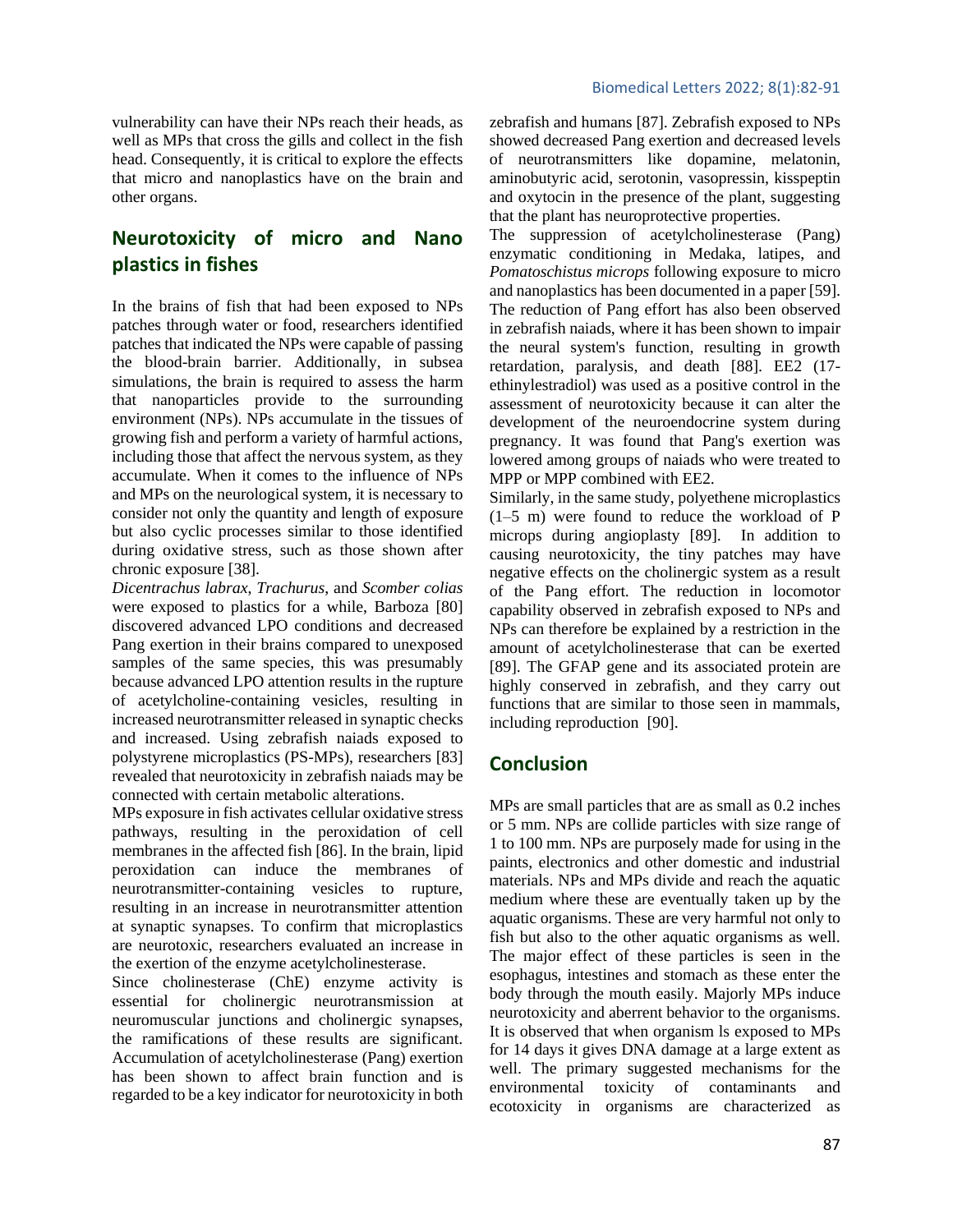oxidative stress. When biomolecules are damaged, a chain of events occurs, including an inflammatory response, cell death, tissue damage, and DNA damage. Furthermore, MPs may dramatically boost SOD and CAT activities, showing that oxidative stress was created following MP therapy. Pollutants adhering to the surface of MPs may enhance some MP characteristics and alter toxicity consequences in organisms. Because of their sorption properties, MPs can act as a vector for contaminants to enter an organism. Polybrominated diphenyl solubility and Kow, for example, are two critical parameters in predicting pollutant sorption to MPs. When it comes to metallic NPs, the most common form in which they are found is as dispersed or emulsified particles in water reservoirs. In the brains of fish that had been exposed to NPs patches through water or food, researchers identified patches that indicated the NPs were capable of passing the blood-brain barrier. Additionally, in subsea simulations, the brain is required in order to assess the harm that nanoparticles provide to the surrounding environment (NPs).

### **Acknowledgements**

The authors are thankful to the Department of Zoology, University of Okara, Okara, Pakistan for support in this project.

#### Conflict of interest

The authors declare no conflict of interest.

### **References**

- [1] Vethaak AD, Legler J. Microplastics and human health. Science. 2021;371:672-4.
- [2] Anderson A, Grose J, Pahl S, Thompson R, Wyles KJ. Microplastics in personal care products: Exploring perceptions of environmentalists, beauticians and students. Marine pollution bulletin. 2016;113:454-60.
- [3] van Wijnen J, Ragas AM, Kroeze C. Modelling global river export of microplastics to the marine environment: Sources and future trends. Science of the Total Environment. 2019;673:392-401.
- [4] Galafassi S, Nizzetto L, Volta P. Plastic sources: A survey across scientific and grey literature for their inventory and relative contribution to microplastics pollution in natural environments, with an emphasis on surface water. Science of the Total Environment. 2019;693:133499.
- [5] Liu W, Zhang J, Liu H, Guo X, Zhang X, Yao X, et al. A review of the removal of microplastics in global wastewater treatment plants: Characteristics and mechanisms. Environment International. 2021;146:106277.
- [6] Gigault J, Ter Halle A, Baudrimont M, Pascal P-Y, Gauffre F, Phi T-L, et al. Current opinion: what is a nanoplastic? Environmental pollution. 2018;235:1030-4.
- [7] Besseling E, Redondo-Hasselerharm P, Foekema EM, Koelmans AA. Quantifying ecological risks of aquatic micro-and nanoplastic. Critical reviews in environmental science and technology. 2019;49:32-80.
- [8] El Hadri H, Gigault J, Maxit B, Grassl B, Reynaud S. Nanoplastic from mechanically degraded primary and secondary microplastics for environmental assessments. NanoImpact. 2020;17:100206.
- [9] Besseling E, Quik JT, Sun M, Koelmans AA. Fate of nanoand microplastic in freshwater systems: A modeling study. Environmental pollution. 2017;220:540-8.
- [10] Fadare OO, Wan B, Guo L-H, Xin Y, Qin W, Yang Y. Humic acid alleviates the toxicity of polystyrene nanoplastic particles to Daphnia magna. Environmental Science: Nano. 2019;6:1466-77.
- [11] Ter Halle A, Jeanneau L, Martignac M, Jardé E, Pedrono B, Brach L, et al. Nanoplastic in the North Atlantic subtropical gyre. Environmental science & technology. 2017;51:13689-97.
- [12] Won-jun Shim, Young-kyung Song, Sang-hee Hong, Jang Mi, Ki-myung Han. Producing fragmented micro-and nano-sized expanded polystyrene particles with an accelerated mechanical abrasion experiment. 24th SETAC Euro Annual Meeting: SETAC; 2014. p. 287-.
- [13] Lambert S, Wagner M. Characterisation of nanoplastics during the degradation of polystyrene. Chemosphere. 2016;145:265-8.
- [14] Dawson AL, Kawaguchi S, King CK, Townsend KA, King R, Huston WM, et al. Turning microplastics into nanoplastics through digestive fragmentation by Antarctic krill. Nature communications. 2018;9:1-8.
- [15] Yang L, Zhang Y, Kang S, Wang Z, Wu C. Microplastics in soil: A review on methods, occurrence, sources, and potential risk. Science of the Total Environment. 2021;780:146546.
- [16] Wang C, Zhao J, Xing B. Environmental source, fate, and toxicity of microplastics. Journal of hazardous materials. 2021;407:124357.
- [17] Golwala H, Zhang X, Iskander SM, Smith AL. Solid waste: An overlooked source of microplastics to the environment. Science of the Total Environment. 2021;769:144581.
- [18] Ragusa A, Svelato A, Santacroce C, Catalano P, Notarstefano V, Carnevali O, et al. Plasticenta: First evidence of microplastics in human placenta. Environment International. 2021;146:106274.
- [19] Cole M, Lindeque P, Halsband C, Galloway TS. Microplastics as contaminants in the marine environment: a review. Marine pollution bulletin. 2011;62:2588-97.
- [20] Eerkes-Medrano D, Thompson RC, Aldridge DC. Microplastics in freshwater systems: a review of the emerging threats, identification of knowledge gaps and prioritisation of research needs. Water research. 2015;75:63-82.
- [21] Imhof HK, Ivleva NP, Schmid J, Niessner R, Laforsch C. Contamination of beach sediments of a subalpine lake with microplastic particles. Current biology. 2013;23:R867-R8.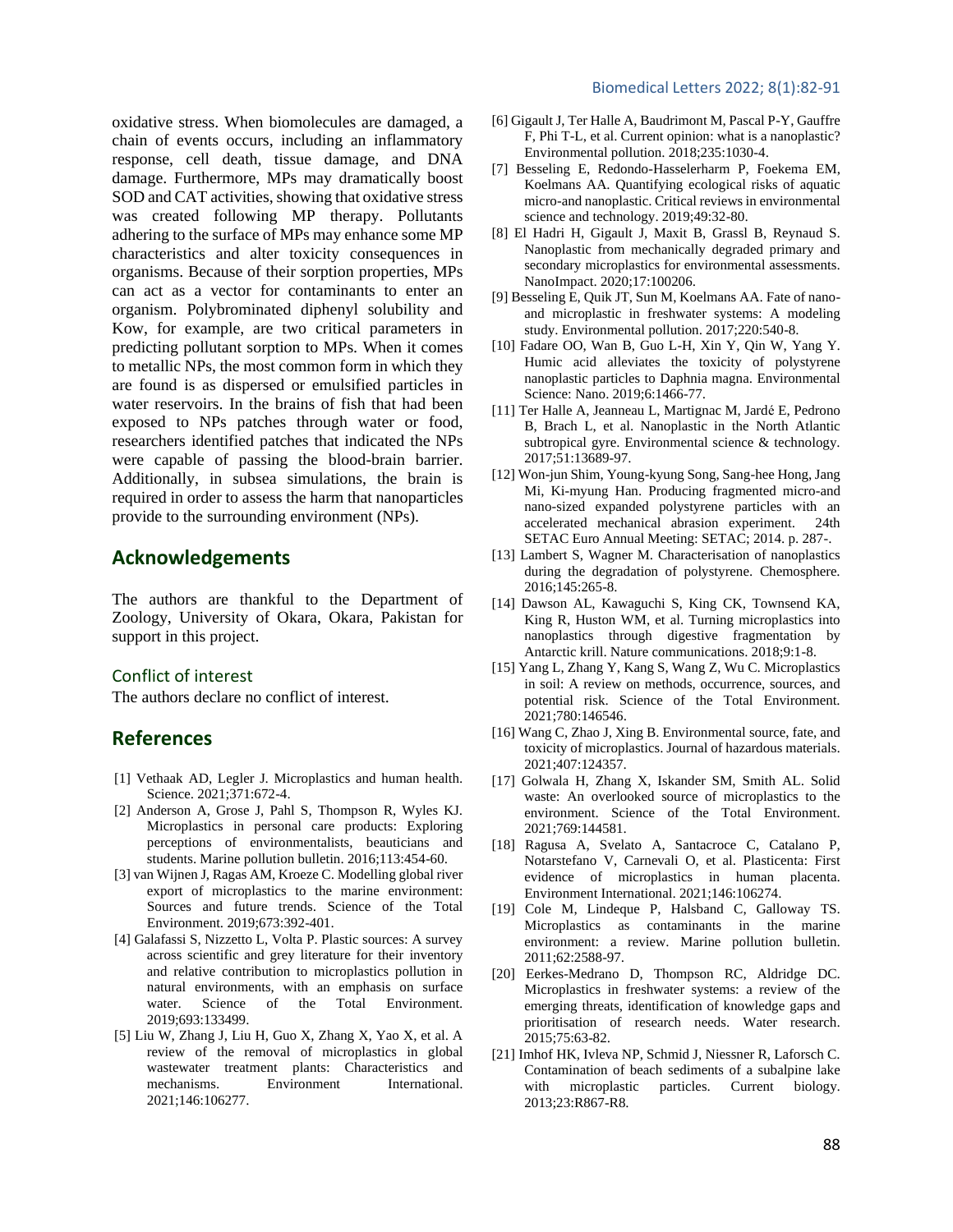#### Biomedical Letters 2022; 8(1):82-91

- [22] Europe P. An analysis of European plastics production, demand and waste data. Plastics–the facts. 2015;147.
- [23] Kershaw P. Marine plastic debris and microplastics– Global lessons and research to inspire action and guide policy change: United Nations Environment Programme; 2016.
- [24] Galloway TS, Cole M, Lewis C. Interactions of microplastic debris throughout the marine ecosystem. Nature ecology & evolution. 2017;1:1-8.
- [25] Da Costa JP, Duarte AC, Rocha-Santos T. The environmental impacts of plastics and micro-plastics use, waste and pollution: EU and national measures: European Parliament; 2020.
- [26] Kershaw P. Sources, fate and effects of microplastics in the marine environment: a global assessment. International Maritime Organization; 2015.
- [27] Guzzetti E, Sureda A, Tejada S, Faggio C. Microplastic in marine organism: Environmental and toxicological effects. Environmental toxicology and pharmacology. 2018;64:164-71.
- [28] Foekema EM, De Gruijter C, Mergia MT, van Franeker JA, Murk AJ, Koelmans AA. Plastic in north sea fish. Environmental science & technology. 2013;47:8818-24.
- [29] Lu Y, Zhang Y, Deng Y, Jiang W, Zhao Y, Geng J, et al. Uptake and accumulation of polystyrene microplastics in zebrafish (Danio rerio) and toxic effects in liver. Environmental science & technology. 2016;50:4054-60.
- [30] Pavelić D, Kovačić M. Sedimentology and stratigraphy of the Neogene rift-type North Croatian Basin (Pannonian Basin System, Croatia): A review. Marine and petroleum geology. 2018;91:455-69.
- [31] Ait-Belgnaoui A, Colom A, Braniste V, Ramalho L, Marrot A, Cartier C, et al. Probiotic gut effect prevents the chronic psychological stress‐induced brain activity abnormality in mice. Neurogastroenterology & Motility. 2014;26:510-20.
- [32] Carbery M, O'Connor W, Palanisami T. Trophic transfer of microplastics and mixed contaminants in the marine food web and implications for human health. Environment international. 2018;115:400-9.
- [33] Chen Q, Dos Santos MM, Tanabe P, Harraka GT, Magnuson JT, McGruer V, et al. Bioassay guided analysis coupled with non-target chemical screening in polyethylene plastic shopping bag fragments after exposure to simulated gastric juice of Fish. Journal of hazardous materials. 2021;401:123421.
- [34] Wang J, Li Y, Lu L, Zheng M, Zhang X, Tian H, et al. Polystyrene microplastics cause tissue damages, sexspecific reproductive disruption and transgenerational effects in marine medaka (Oryzias melastigma). Environmental Pollution. 2019;254:113024.
- [35] Desforges J-PW, Galbraith M, Ross PS. Ingestion of microplastics by zooplankton in the Northeast Pacific Ocean. Archives of environmental contamination and toxicology. 2015;69:320-30.
- [36] Fackelmann G, Sommer S. Microplastics and the gut microbiome: how chronically exposed species may suffer from gut dysbiosis. Marine pollution bulletin. 2019;143:193-203.
- [37] D'Souza JM, Windsor FM, Santillo D, Ormerod SJ. Food web transfer of plastics to an apex riverine predator. Global change biology. 2020;26:3846-57.
- [38] Ding J, Huang Y, Liu S, Zhang S, Zou H, Wang Z, et al. Toxicological effects of nano-and micro-polystyrene plastics on red tilapia: are larger plastic particles more harmless? Journal of hazardous materials. 2020;396:122693.
- [39] Mak CW, Yeung KC-F, Chan KM. Acute toxic effects of polyethylene microplastic on adult zebrafish. Ecotoxicology and environmental safety. 2019;182:109442.
- [40] Canesi L, Ciacci C, Bergami E, Monopoli M, Dawson K, Papa S, et al. Evidence for immunomodulation and apoptotic processes induced by cationic polystyrene nanoparticles in the hemocytes of the marine bivalve Mytilus. Marine environmental research. 2015;111:34- 40.
- [41] Jeong C-B, Won E-J, Kang H-M, Lee M-C, Hwang D-S, Hwang U-K, et al. Microplastic size-dependent toxicity, oxidative stress induction, and p-JNK and p-p38 activation in the monogonont rotifer (Brachionus koreanus). Environmental science & technology. 2016;50:8849-57.
- [42] Reed S, Clark M, Thompson R, Hughes KA. Microplastics in marine sediments near Rothera research station, Antarctica. Marine pollution bulletin. 2018;133:460-3.
- [43] Ritchie H, Roser M. CO<sub>2</sub> and greenhouse gas emissions. Our world in data. 2020.
- [44] Noyes J, Booth A, Cargo M, Flemming K, Harden A, Harris J, et al. Qualitative evidence. Cochrane Handbook for systematic reviews of interventions. 2019:525-45.
- [45] Mrowiec B. Risk of nanowastes. Inżynieria i Ochrona Środowiska. 2016;19.
- [46] Lusher A, Hollman P, Mendoza-Hill J. Microplastics in fisheries and aquaculture: status of knowledge on their occurrence and implications for aquatic organisms and food safety: FAO; 2017.
- [47] Stark WJ, Stoessel PR, Wohlleben W, Hafner A. Industrial applications of nanoparticles. Chemical Society Reviews. 2015;44:5793-805.
- [48] Syberg K, Khan FR, Selck H, Palmqvist A, Banta GT, Daley J, et al. Microplastics: addressing ecological risk through lessons learned. Environmental toxicology and chemistry. 2015;34:945-53.
- [49] Kaegi R, Voegelin A, Ort C, Sinnet B, Thalmann B, Krismer J, et al. Fate and transformation of silver nanoparticles in urban wastewater systems. Water research. 2013;47:3866-77.
- [50] Du J, Tang J, Xu S, Ge J, Dong Y, Li H, et al. A review on silver nanoparticles-induced ecotoxicity and the underlying toxicity mechanisms. Regulatory Toxicology and Pharmacology. 2018;98:231-9.
- [51] Prokić MD, Petrović TG, Gavrić JP, Despotović SG, Gavrilović BR, Radovanović TB, et al. Comparative assessment of the antioxidative defense system in subadult and adult anurans: A lesson from the Bufotes viridis toad. Zoology. 2018;130:30-7.
- [52] Bartoskova M, Dobsikova R, Stancova V, Zivna D, Blahova J, Marsalek P, et al. Evaluation of ibuprofen toxicity for zebrafish (Danio rerio) targeting on selected biomarkers of oxidative stress. Neuro Endocrinol Lett. 2013;34:102-8.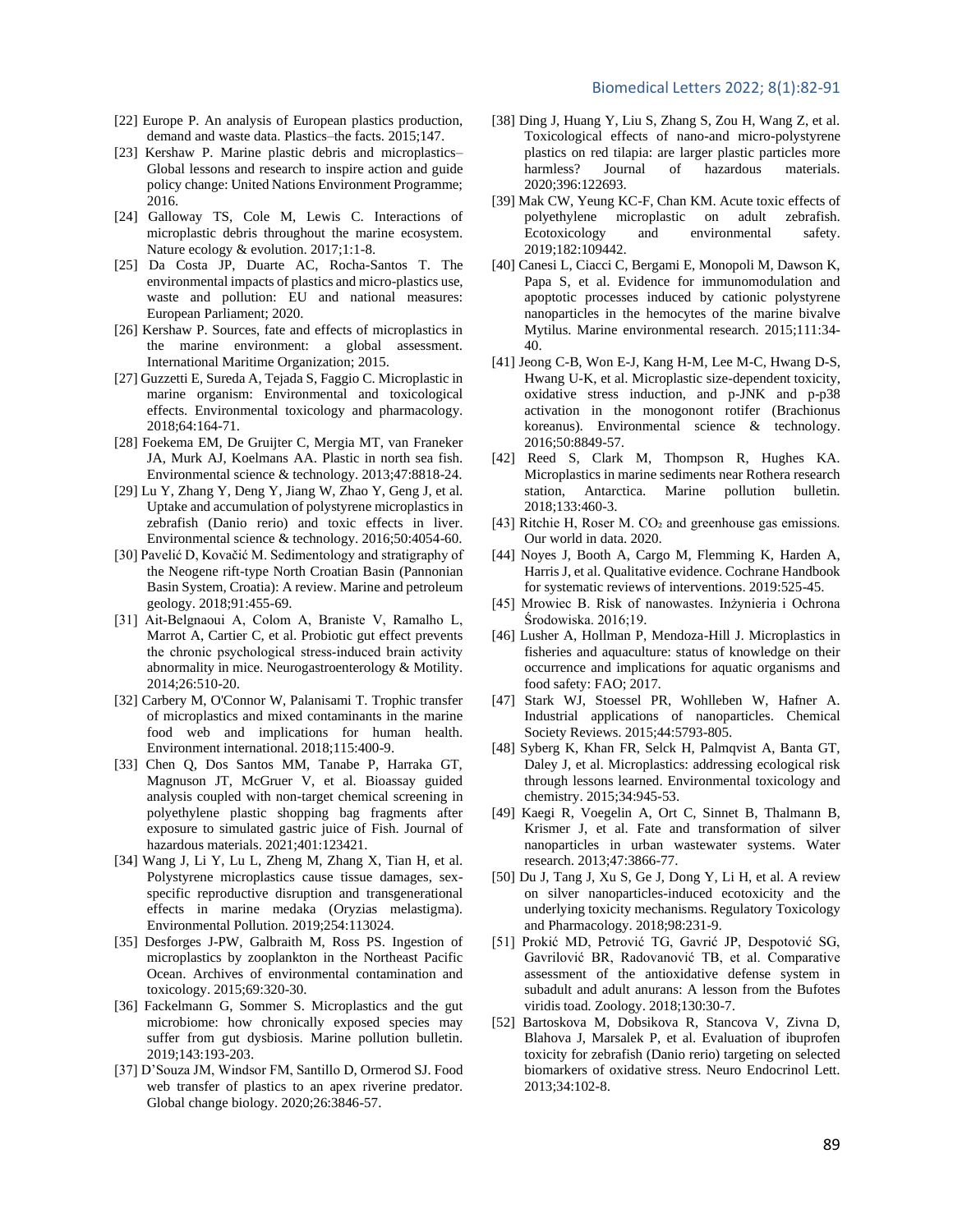#### Biomedical Letters 2022; 8(1):82-91

- [53] Sayre LM, Moreira PI, Smith MA, Perry G. Metal ions and oxidative protein modification in neurological disease. Annali dell'Istituto superiore di sanita. 2005;41:143-64.
- [54] Ribeiro F, Garcia AR, Pereira BP, Fonseca M, Mestre NC, Fonseca TG, et al. Microplastics effects in Scrobicularia plana. Marine pollution bulletin. 2017;122:379-91.
- [55] Lei L, Wu S, Lu S, Liu M, Song Y, Fu Z, et al. Microplastic particles cause intestinal damage and other adverse effects in zebrafish Danio rerio and nematode Caenorhabditis elegans. Science of the total environment. 2018;619:1-8.
- [56] Qu M, Xu K, Li Y, Wong G, Wang D. Using acs-22 mutant Caenorhabditis elegans to detect the toxicity of nanopolystyrene particles. Science of the Total Environment. 2018;643:119-26.
- [57] Tang J, Ni X, Zhou Z, Wang L, Lin S. Acute microplastic exposure raises stress response and suppresses detoxification and immune capacities in the scleractinian coral Pocillopora damicornis. Environmental pollution. 2018;243:66-74.
- [58] Chua EM, Shimeta J, Nugegoda D, Morrison PD, Clarke BO. Assimilation of polybrominated diphenyl ethers from microplastics by the marine amphipod, Allorchestes compressa. Environmental science & technology. 2014;48:8127-34.
- [59] Rochman CM, Kurobe T, Flores I, Teh SJ. Early warning signs of endocrine disruption in adult fish from the ingestion of polyethylene with and without sorbed chemical pollutants from the marine environment. Science of the total environment. 2014;493:656-61.
- [60] Garrido S, Linares M, Campillo JA, Albentosa M. Effect of microplastics on the toxicity of chlorpyrifos to the microalgae Isochrysis galbana, clone t-ISO. Ecotoxicology and environmental safety. 2019;173:103- 9.
- [61] Davarpanah E, Guilhermino L. Are gold nanoparticles and microplastics mixtures more toxic to the marine microalgae Tetraselmis chuii than the substances individually? Ecotoxicology and Environmental Safety. 2019;181:60-8.
- [62] Zhu Z-l, Wang S-c, Zhao F-f, Wang S-g, Liu F-f, Liu Gz. Joint toxicity of microplastics with triclosan to marine microalgae Skeletonema costatum. Environmental pollution. 2019;246:509-17.
- [63] Bellingeri A, Bergami E, Grassi G, Faleri C, Redondo-Hasselerharm P, Koelmans A, et al. Combined effects of nanoplastics and copper on the freshwater alga Raphidocelis subcapitata. Aquatic Toxicology. 2019;210:179-87.
- [64] Zhang P, Yan Z, Lu G, Ji Y. Single and combined effects of microplastics and roxithromycin on Daphnia magna. Environmental Science and Pollution Research. 2019;26:17010-20.
- [65] Rainieri S, Conlledo N, Larsen BK, Granby K, Barranco A. Combined effects of microplastics and chemical contaminants on the organ toxicity of zebrafish (Danio rerio). Environmental research. 2018;162:135-43.
- [66] Shaw BJ, Al-Bairuty G, Handy RD. Effects of waterborne copper nanoparticles and copper sulphate on rainbow trout,(Oncorhynchus mykiss): physiology and accumulation. Aquatic Toxicology. 2012;116:90-101.
- [67] Sawicki K, Czajka M, Matysiak-Kucharek M, Fal B, Drop B, Męczyńska-Wielgosz S, et al. Toxicity of metallic nanoparticles in the central nervous system. Nanotechnology Reviews. 2019;8:175-200.
- [68] Mody VV, Siwale R, Singh A, Mody HR. Introduction to metallic nanoparticles. Journal of Pharmacy and Bioallied Sciences. 2010;2:282.
- [69] Sheng L, Wang L, Su M, Zhao X, Hu R, Yu X, et al. Mechanism of TiO2 nanoparticle‐induced neurotoxicity in zebrafish (D anio rerio). Environmental toxicology. 2016;31:163-75.
- [70] Johnston BD, Scown TM, Moger J, Cumberland SA, Baalousha M, Linge K, et al. Bioavailability of nanoscale metal oxides TiO2, CeO2, and ZnO to fish. Environmental science & technology. 2010;44:1144-51.
- [71] Afifi M, Saddick S, Zinada OAA. Toxicity of silver nanoparticles on the brain of Oreochromis niloticus and Tilapia zillii. Saudi Journal of Biological Sciences. 2016;23:754-60.
- [72] Kteeba SM, El-Ghobashy AE, El-Adawi HI, El-Rayis OA, Sreevidya VS, Guo L, et al. Exposure to ZnO nanoparticles alters neuronal and vascular development in zebrafish: Acute and transgenerational effects mitigated with dissolved organic matter. Environmental pollution. 2018;242:433-48.
- [73] Kaposi KL, Mos B, Kelaher BP, Dworjanyn SA. Ingestion of microplastic has limited impact on a marine larva. Environmental science & technology. 2014;48:1638-45.
- [74] Sadri SS, Thompson RC. On the quantity and composition of floating plastic debris entering and leaving the Tamar Estuary, Southwest England. Marine pollution bulletin. 2014;81:55-60.
- [75] Jovanović B. Ingestion of microplastics by fish and its potential consequences from a physical perspective. Integrated environmental assessment and management. 2017;13:510-5.
- [76] Ding J, Zhang S, Razanajatovo RM, Zou H, Zhu W. Accumulation, tissue distribution, and biochemical effects of polystyrene microplastics in the freshwater fish red tilapia (Oreochromis niloticus). Environmental pollution. 2018;238:1-9.
- [77] Sökmen TÖ, Sulukan E, Türkoğlu M, Baran A, Özkaraca M, Ceyhun SB. Polystyrene nanoplastics (20 nm) are able to bioaccumulate and cause oxidative DNA damages in the brain tissue of zebrafish embryo (Danio rerio). Neurotoxicology. 2020;77:51-9.
- [78] Geiser M, Rothen-Rutishauser B, Kapp N, Schürch S, Kreyling W, Schulz H, et al. Ultrafine particles cross cellular membranes by nonphagocytic mechanisms in lungs and in cultured cells. Environmental health perspectives. 2005;113:1555-60.
- [79] Brandts I, Barría C, Martins M, Franco-Martínez L, Barreto A, Tvarijonaviciute A, et al. Waterborne exposure of gilthead seabream (Sparus aurata) to polymethylmethacrylate nanoplastics causes effects at cellular and molecular levels. Journal of Hazardous Materials. 2021;403:123590.
- [80] Barboza LGA, Vieira LR, Branco V, Figueiredo N, Carvalho F, Carvalho C, et al. Microplastics cause neurotoxicity, oxidative damage and energy-related changes and interact with the bioaccumulation of